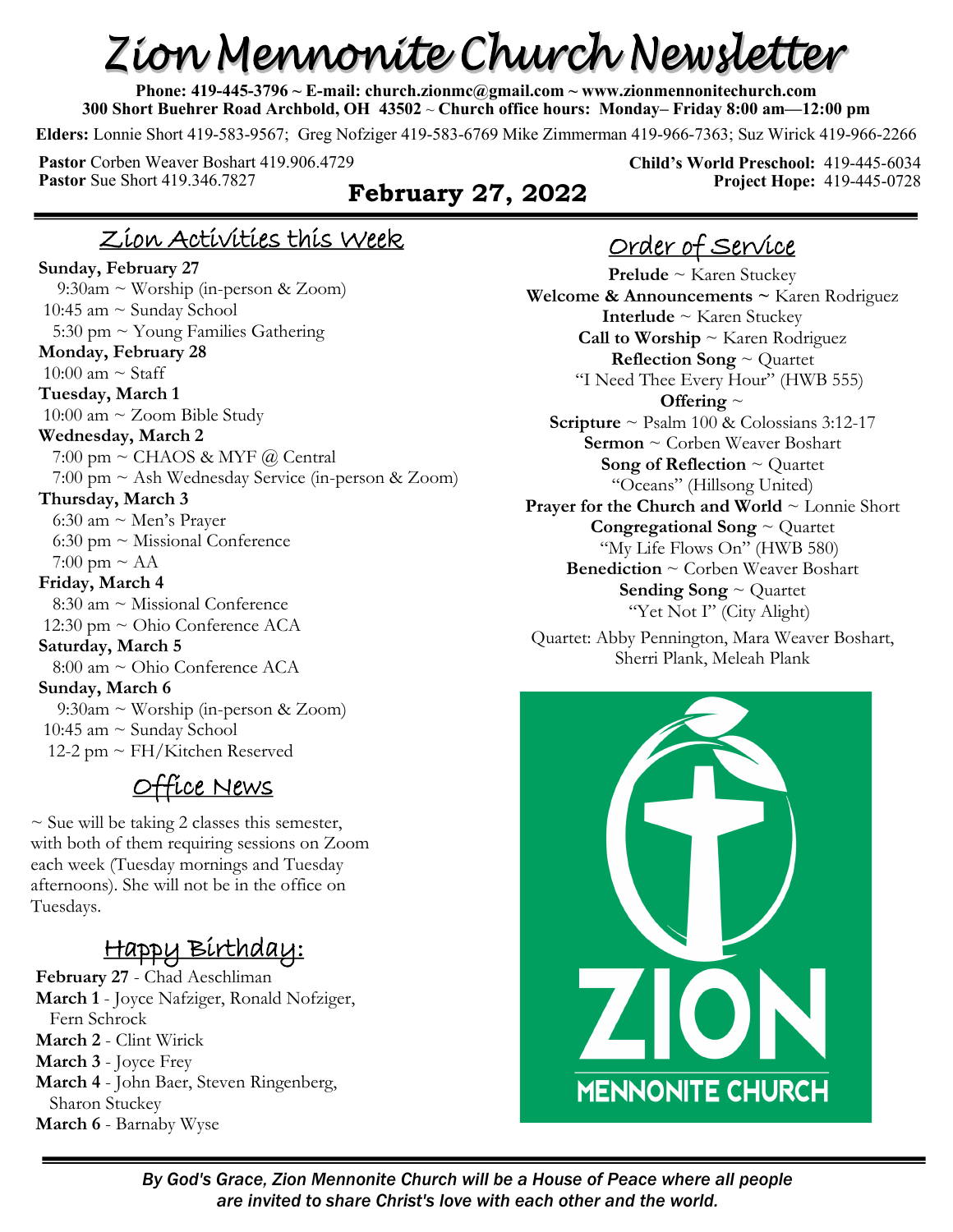# **Upcoming Worship**

Lent 2022: "Seeking God's Ways" - This season, our Lent worship resources center on a focal text from Isaiah 55:8, *"For my thoughts are not your thoughts, nor are your ways my ways, says the Lord."* Lent is a time to repent, which means to turn away from our ways and recommit ourselves to the ways of God, as revealed in Jesus. How might we be called to greater faithfulness as we seek God's ways? What might it mean for us to follow God's ways, rather than our own?

**Ash Wednesday Service - Wednesday, March 2nd @ 7:00pm** (in sanctuary and on Zoom). Join us as we begin the season of Lent with this simple observance focused on reflection and prayer. We receive ashes (an ancient Christian symbol of repentance) on our hand or our forehead to remind us of our humility before God, and our desire to walk in God's ways. (If you will be joining us on Zoom, we invite you to prepare ahead of time by gathering a small amount of dirt from your yard, and mixing it with a little water or oil, so that you can participate along with us.)

**Sunday, March 6:** "From Security to Generosity" - Deuteronomy 26:1-11, Psalm 91:1-2, 9-16, Luke 4:1-13, Romans 10:8b-13.

#### **New Announcements**

**Preparations for Conference**: Since the Ohio Conference is at Zion on the weekend of March 3-5 we will be using all of the classrooms in the multipurpose area. We will begin setting up early this week. We will need to take out all the tables and many of the things sitting around. **You may want to put personal things away yourself so you know for sure where they are placed**. Thank you for understanding about these moves.

Fairlawn Update: Fairlawn has provided the congregation with a community update that is posted on the bulletin board across from the mailboxes. They also have the following volunteer opportunities:

 $\sim$  Traditionally Zion has volunteered to help with BINGO for the residents 2-3 sessions a year. This involves bringing some very small prizes to distribute (ie. Candy bars, individual bags of chips, small hand lotion, word search book etc). If you are interested in volunteering, or being in charge of finding volunteers for Zion, please contact

 $\sim$  Fairlawn is specifically looking to fill BINGO volunteers for March 8 from 2-3 pm, as that is a current gap with what other churches have signed up for. There are a couple Fairlawn staff available to help out and get volunteers what they need.

**MCC is seeking to fill several SWAP positions: SWAP Location Coordinators in Hindman, Kentucky and SWAP Summer Staff in both Kimball, West Virginia and Harlan, Kentucky.** MCC Appalachia's SWAP (Sharing With Appalachian People) program coordinates week-long service opportunities for young people and adults, to provide housing repair for low-income individuals and families.

 ~ **The Hindman Location Coordinators** will plan and direct all aspects of the SWAP ministry in Hindman, Kentucky. MCC is also looking to connect with other ministries related to economic development and/or food security and would welcome location coordinators with these interests and backgrounds. The Location Coordinators will report directly to the Appalachia Program Coordinator. Apply online for this opening at [mcc.org/swap](https://mcc.org/get-involved/serve/openings/swap-hindman-location-coordinators-0)[hindman-location-coordinators.](https://mcc.org/get-involved/serve/openings/swap-hindman-location-coordinators-0) For more information contact Amber Falcón at 574-534-4133 or AmberFalcon@mcc.org.

 ~ **SWAP Summer Staff** support home repair projects in Kimball, West Virginia or Harlan, Kentucky. Positions for Job Site Coordinators and Meals Coordinators are now open. Applicants should be at least 19 years old, but the roles are not limited to young adults. For more information and to apply, visit [mcc.org/swap-summer-staff](https://mcc.org/get-involved/serve/openings/more/swap) or contact the MCC Appalachia SWAP office at 606-634-4418 or AppalachiaAdmin@mcc.org.

**Impact 2022:** Do you care about helping Mennonite Central Committee make an impact in the U.S. and around the world? If so, we want to listen to you. Your input can help fulfill MCC's desire to find the best ways of responding to basic human needs and working for peace and justice. Share your ideas in this short survey: [survey](https://www.surveymonkey.com/r/MCCimpact2022-Media)[monkey.com/r/MCCimpact2022-Media.](https://www.surveymonkey.com/r/MCCimpact2022-Media) Thank you for caring.